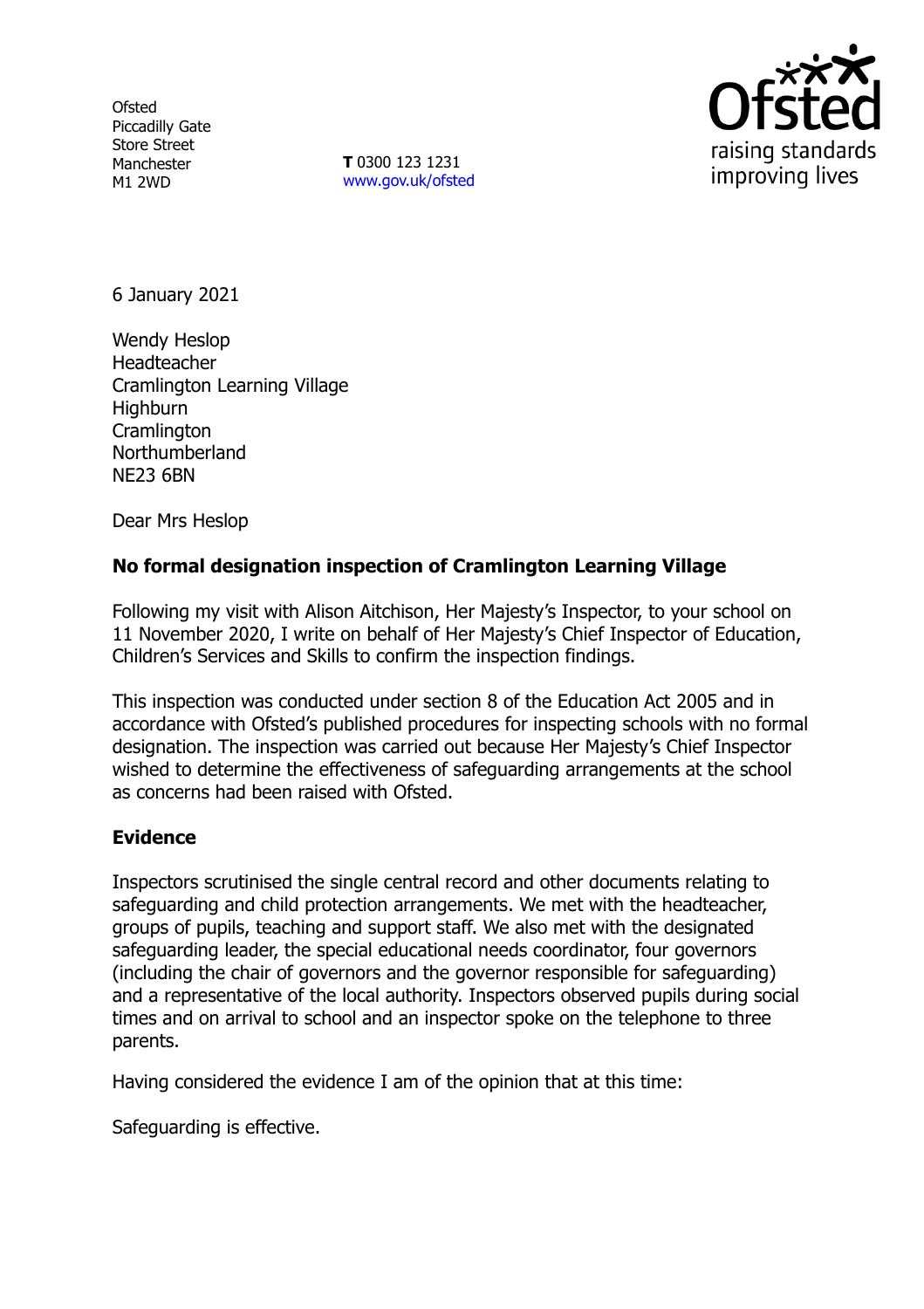

## **Context**

Cramlington Learning Village is larger than the average-sized secondary school. The vast majority of pupils attending the school are of White British heritage. The proportion of disadvantaged pupils on roll is below the national average. The proportion of pupils with special educational needs and/or disabilities (SEND) is below average. A new chair of the governing body took up post in September 2019.

### **Main Findings**

Leaders and governors demonstrate consistently strong values in relation to keeping pupils safe. They are reflective and continuously look for new ways to improve safeguarding. For example, leaders have worked diligently with external agencies to investigate and respond to the impact that poverty can have on pupils' safety.

Staff log and closely monitor incidents of poor behaviour, including bullying. Pupil files include wide-ranging and relevant information which safeguarding leaders use to support pupils effectively. Child protection files are thorough and maintained in accordance with statutory guidelines. Leaders develop comprehensive safeguarding plans to monitor and respond to pupils' individual needs. This ensures that leaders anticipate the potential risks to pupils and take steps to mitigate them.

Staff regularly attend safeguarding training. Recently, staff took part in training relating to knife crime, children's mental health issues, domestic abuse and drug trafficking known as 'county lines'. Leaders' safeguarding actions have helped ensure that staff understand clearly the tell-tale signs signifying a pupil may be suffering, or likely to suffer, harm.

Specially trained staff meet weekly to review pupil safeguarding referrals during focused 'triage' sessions. Following the meetings, and where possible, pupils are directed to relevant safeguarding professionals such as general practitioners, educational psychologists or trained school counsellors.

Support for pupils with SEND is strong. The pupils with SEND spoken to during the inspection had a detailed understanding of what constitutes bullying. Vulnerable pupils, including pupils with SEND, are well known to staff. This ensures that the school's usual safeguarding systems and processes can be amended, if necessary, to help pupils with SEND understand them more clearly. For example, safeguarding leaders ensure that pupils with SEND, who require support with their literacy or understanding, are provided with pictures of safe and unsafe situations or photographs of the designated safeguarding leaders.

Pupils say that bullying is rare. Bullying logs highlight that bullying does occur, but that the number of recorded incidents is relatively low. Pupils have confidence that staff take bullying seriously. Pupils learn about different types of bullying during lessons and days dedicated to pupils' well-being. Consequently, pupils'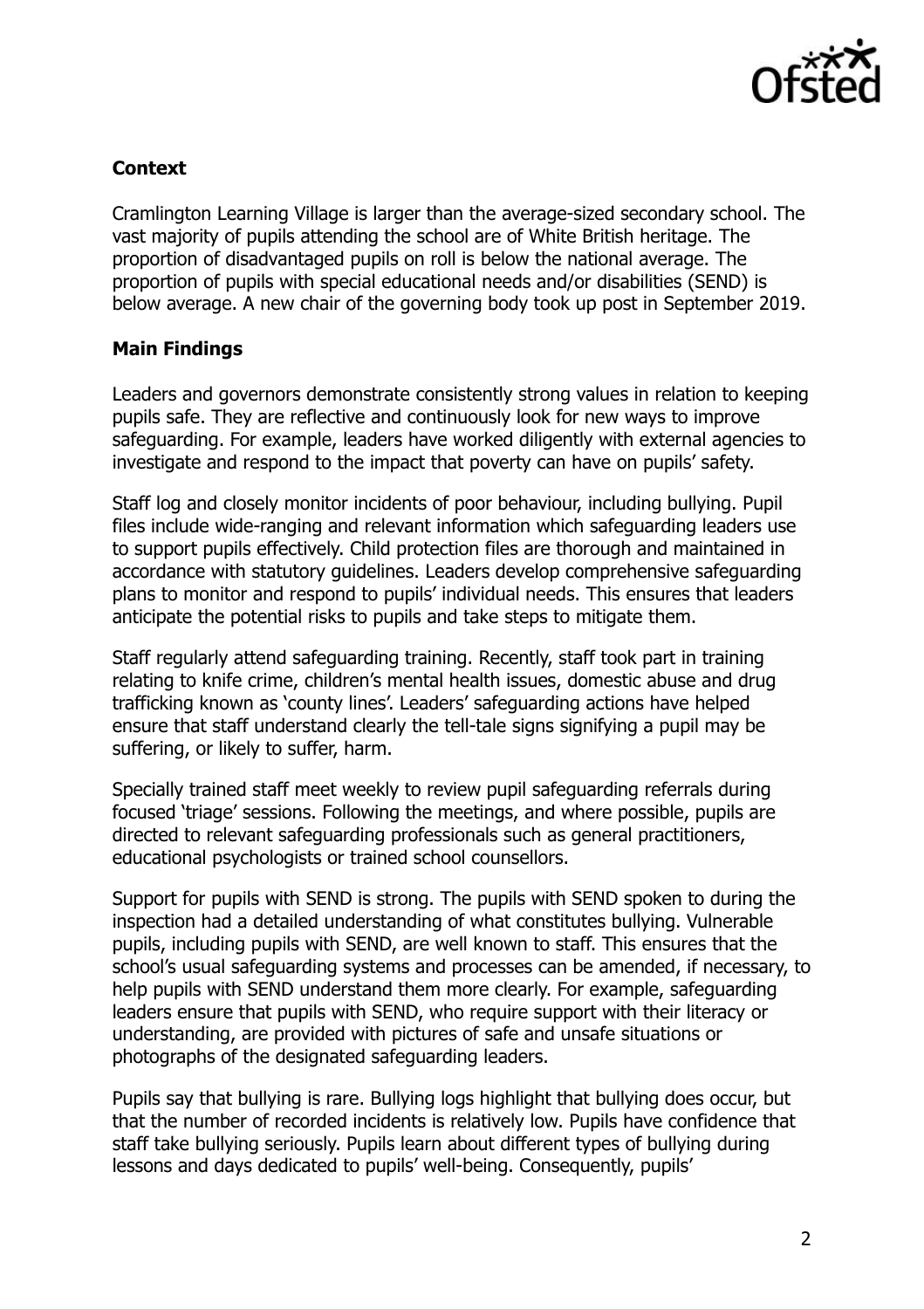

understanding of what to do if they see or experience bullying is strong. Leaders have worked closely with pupils to set up support networks such as the 'Rainbow Alliance', a group of pupils eager to raise awareness of diversity and issues sometimes experienced by the lesbian, gay and bisexual (LGBT+) community.

School systems and procedures to keep pupils safe online are strong. Leaders have installed internet firewalls and keyword monitoring software to track and record pupils' online activity in school. In this way, staff are alert to pupils who may be using the internet improperly.

The school's own information highlights that, in lessons, the vast majority of pupils focus on their learning. However, there is a very small number of pupils who do not behave consistently well. For the most part, pupils' behave sensibly in and around the large school site. At social times, pupils are supervised effectively by staff. Pupils told inspectors that staff are swift to intervene if pupils' behaviour deteriorates at break and lunchtime.

Pupils say they feel safe in school. Nevertheless, some of the younger pupils in Years 7 and 8 told inspectors there were some locations around the school where they feel less safe, for example near to the gates at the end of the school day. However, pupils say that this is less to do with the site and more to do with some pupils who ride their bicycles on the pathways when others are exiting the building.

Personal, social, health and economic (PSHE) education is prominent across the school. Over time, the PSHE leader has worked closely with senior leaders to ensure that the staff who teach PSHE are trained effectively. The curriculum is wide ranging and includes many opportunities for pupils to learn and develop personally, including five dedicated 'well-being' days during which the usual curriculum is suspended. Pupils enjoy learning about aspects of safeguarding and health such as cyber bullying, positive friendships, stress management and smoking.

Notwithstanding the strengths in the PSHE curriculum, pupils' understanding relating to the wider risks they may encounter in the locality varies. This is, in part, influenced by the content of the PSHE curriculum which does not cover in sufficient depth the safeguarding matters which are increasingly prevalent in the region, such as anti-social behaviour, drug trafficking, child sexual exploitation and violent crime.

Many governors have a long-standing association with the school. They are knowledgeable and passionate about helping pupils to see the best in others. Governors often hold leaders to account in relation to the quality of education pupils receive. However, the information that leaders present to governors relating to bullying is not specific enough. Consequently, governors are unable to talk with confidence, or challenge leaders robustly, about the extent, type and emerging patterns of bullying across the school.

The increased focus on bullying, coupled with recent feedback from pupils, has led to leaders seeking to improve the way pupils can report bullying. Leaders are